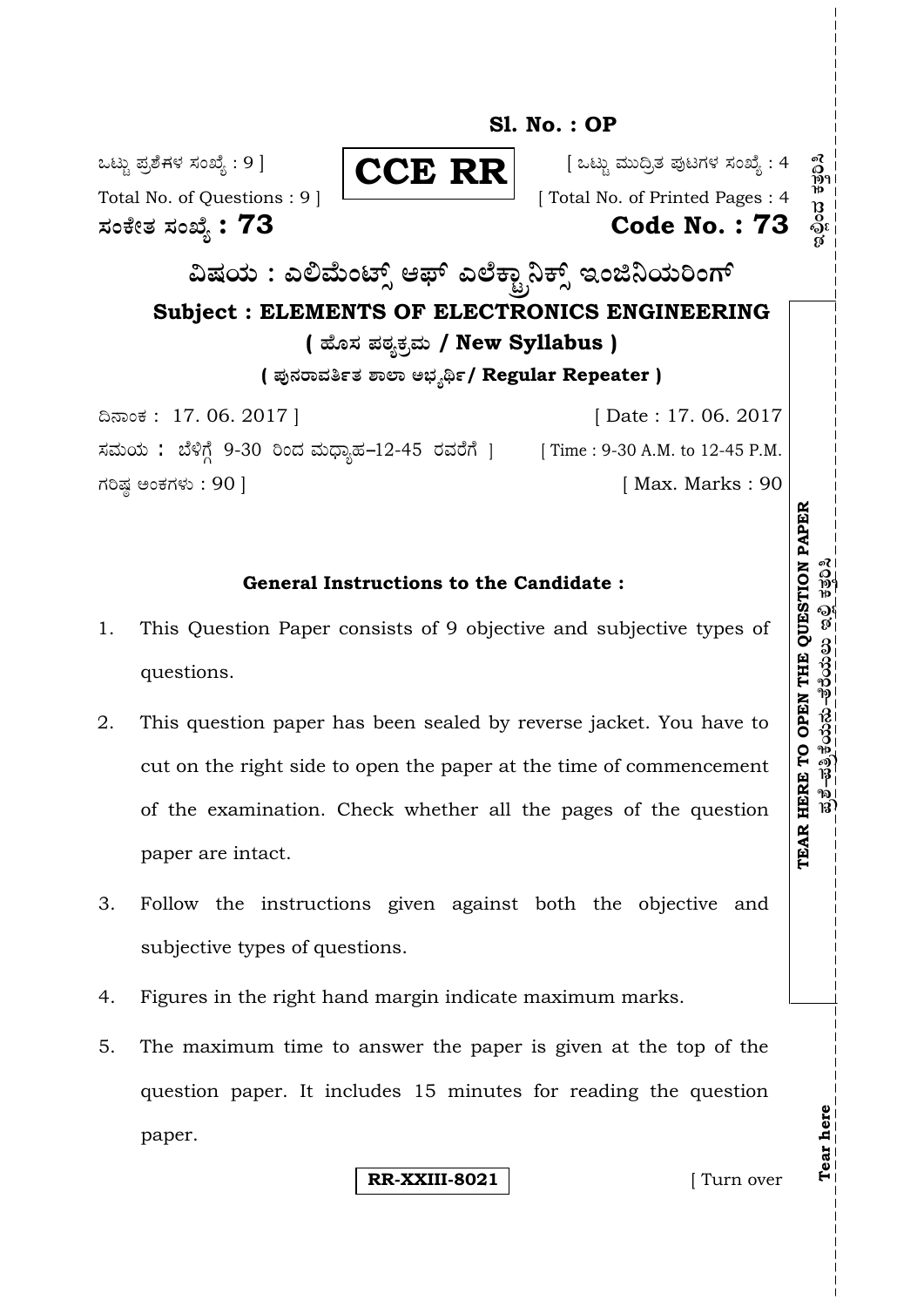**73** 2 **CCE RR**

*Note :* Answer *all* the questions.

| 1. |                 | Fill in the blanks with the appropriate figure/word(s) by selecting from the |   |
|----|-----------------|------------------------------------------------------------------------------|---|
|    |                 | choices given in the brackets :<br>$10 \times 1 = 10$                        |   |
|    | $\mathbf{i}$    |                                                                              |   |
|    |                 | (oxide coated, tungsten, thoriated tungsten)                                 |   |
|    | $\overline{11}$ | When a pentavalent impurity is added to a pure semiconductor the             |   |
|    |                 |                                                                              |   |
|    |                 | (N-type semiconductor, P-type semiconductor, intrinsic semiconductor)        |   |
|    | iii)            |                                                                              |   |
|    |                 | $($ one PN junction, two PN junctions, three PN junctions $)$                |   |
|    | iv)             |                                                                              |   |
|    |                 | (more power, negligible power, less power)                                   |   |
|    | $\mathbf{v})$   |                                                                              |   |
|    |                 | $($ more than 100 gates, less than 100 gates, 100 gates $)$                  |   |
|    | $\rm{vi)}$      |                                                                              |   |
|    |                 | $($ two, one, zero)                                                          |   |
|    | vii)            |                                                                              |   |
|    |                 | (very simple, complicated, very complicated)                                 |   |
|    |                 |                                                                              |   |
|    |                 | $($ inverter, register, microprocessor $)$                                   |   |
|    | ix)             |                                                                              |   |
|    |                 | (decimal system, binary system, hexadecimal system)                          |   |
|    | X)              | Counting the number of clock pulses arriving at its input is known           |   |
|    |                 |                                                                              |   |
|    |                 | $( counter, ripple counter, ring counter)$                                   |   |
| 2. | a)              | Define intrinsic semiconductor.                                              | 2 |
|    | b)              | Explain donor impurity and acceptor impurity.                                | 4 |
|    | $\mathbf{c})$   | Name the two types of extrinsic semiconductor and mention its uses.          |   |
|    |                 |                                                                              | 4 |
| 3. | a)              | What is a rectifier?                                                         | 2 |
|    | b)              | Draw a neat circuit diagram of half-wave rectifier.                          | 4 |
|    | $\mathbf{c})$   | Give any four comparisons between half-wave and full wave rectifiers.        |   |
|    |                 |                                                                              | 4 |

**RR-XXIII-8021**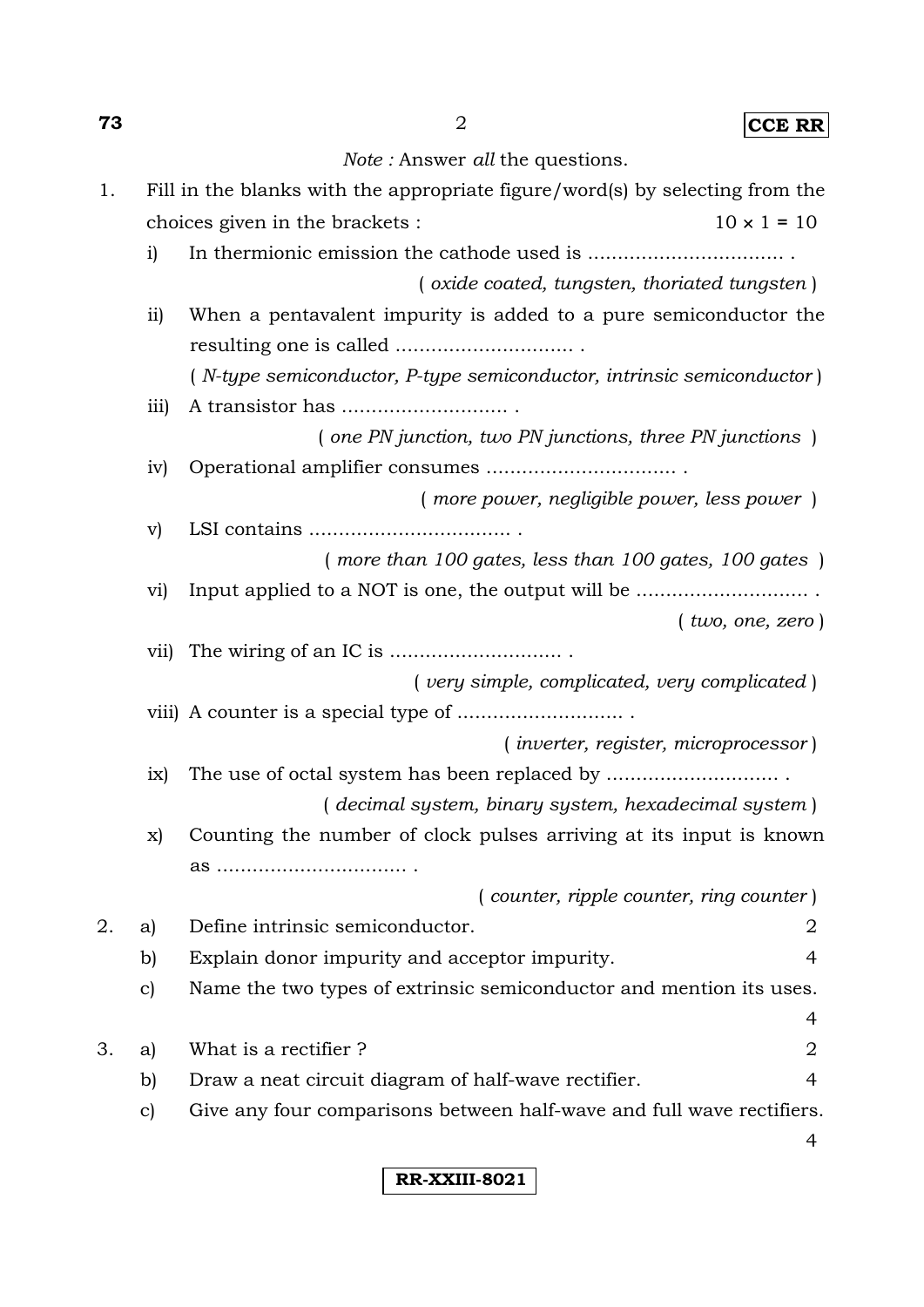| <b>CCE RR</b> |               | 3                                                                  | 73             |
|---------------|---------------|--------------------------------------------------------------------|----------------|
| 4.            | a)            | Draw the symbols of NPN and PNP transistors.                       | $\overline{2}$ |
|               | b)            | What is a Zener diode? Mention the applications of Zener diode.    | $\overline{4}$ |
|               | $\mathbf{c})$ | Name the different materials that are used for the construction of |                |
|               |               | LED and mention its applications.                                  | 4              |
| 5.            | a)            | What are the types of I.C. packages?                               | 2              |
|               | b)            | List any four advantages of I.C.                                   | 4              |
|               | $\mathbf{c})$ | Draw a neat sketch to show the construction of monolithic I.C.     | 4              |
| 6.            | a)            | What do you mean by octal system?                                  | 2              |
|               | b)            | Convert the decimal number 37 into octal number and convert octal  |                |
|               |               | number 73 into decimal number.                                     | 4              |
|               | $\mathbf{c}$  | Draw a symbol of OR gate and write its truth table.                | 4              |
| 7.            | a)            | Define flip-flop.                                                  | $\overline{2}$ |
|               | b)            | Give any four uses of flip-flops.                                  | 4              |
|               | $\mathbf{c})$ | Explain register and shift register.                               | 4              |
| 8.            | a)            | What is meant by microprocessor?                                   | 2              |
|               | b)            | Specify the number of gates per unit of the following chips:       | 4              |
|               |               | SSI<br>$\mathbf{i}$                                                |                |
|               |               | MSI<br>$\overline{11}$                                             |                |
|               |               | <b>VLSI</b><br>$\overline{111}$                                    |                |
|               |               | <b>ULSI</b><br>iv)                                                 |                |
|               | $\mathbf{c})$ | Mention the important features of Intel 8085.                      | 4              |
| 9.            | a)            | Define Op-Amp.                                                     | $\overline{2}$ |
|               | b)            | What are the Op-Amps available in the market?                      | 2              |
|               | $\mathbf{c}$  | Write short notes on any two of the following :                    | 6              |
|               |               | Oscilloscope<br>i)                                                 |                |
|               |               | Amplifier<br>$\overline{11}$                                       |                |
|               |               | Digital I.C.<br>iii)                                               |                |
|               |               |                                                                    |                |

**RR-XXIII-8021**